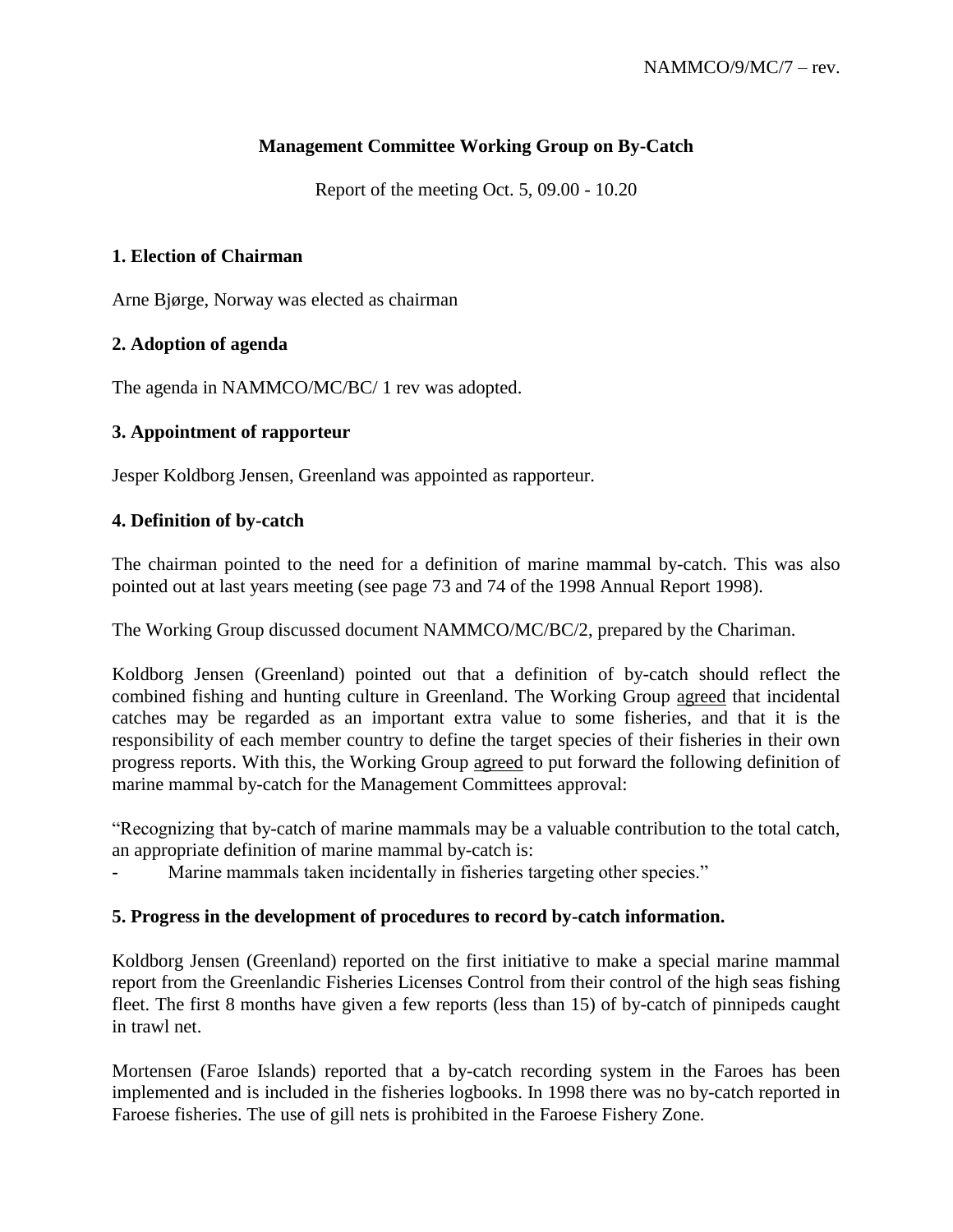Vikingsson (Iceland) reported that in Iceland, by-catch is to be reported in fisheries log books. However, Iceland was at this time not able to present a report because the recording system has not been fully implemented.

Plassa (Norway) reported that the Ministry of Fisheries in April 1999 initiated a process to develop a strategy for recording marine mammal by-catch data. This will include specification of the guidelines for how to keep the fishing logbooks. Later, procedures for evaluating the quality of the data will be established.

The chairman concluded that the work to record by-catch data has been initiated and in some cases implemented in the member countries. However, a quality control of the procedures for obtaining data in the member countries was needed.

## **6. Addressing by-catch issues through NAMMCO**

By-catch information may include data that require careful scientific consideration before it is released. The chairman therefore requested a NAMMCO policy on how the data should be collected, stored, used and published.

The Working Group agreed that there is a need for such a policy, which should underline the necessity of quality control by the Scientific Committee, and approval by the Council before bycatch data may be published.

### **7. Intercessional work**

### **7.1. Establishment of a correspondence group**

In order to facilitate progress in the study of by-catch, the Working Group agreed to establish a correspondence group who should communicate by e-mail before the next annual meeting of the Council.

The Correspondence Group members are Arne Bjørge, Chairman (Norway), Kristín Haraldsdóttir (Iceland), Kaj P. Mortensen (Faroe Island) and Jesper Koldborg Jensen (Greenland).

### **7.2. Terms of Reference for the Correspondence Group**

For the approval of the Management Committee, the Working Group put forward the following Terms Of Reference:

The Correspondence Group will:

a) consider different procedures to collect by-catch information and to compare the experiences in the member countries.

b) prepare for discussions on quality control of the by-catch data by the Scientific Committee.

c) prepare a NAMMCO policy on the use of marine mammal by-catch data.